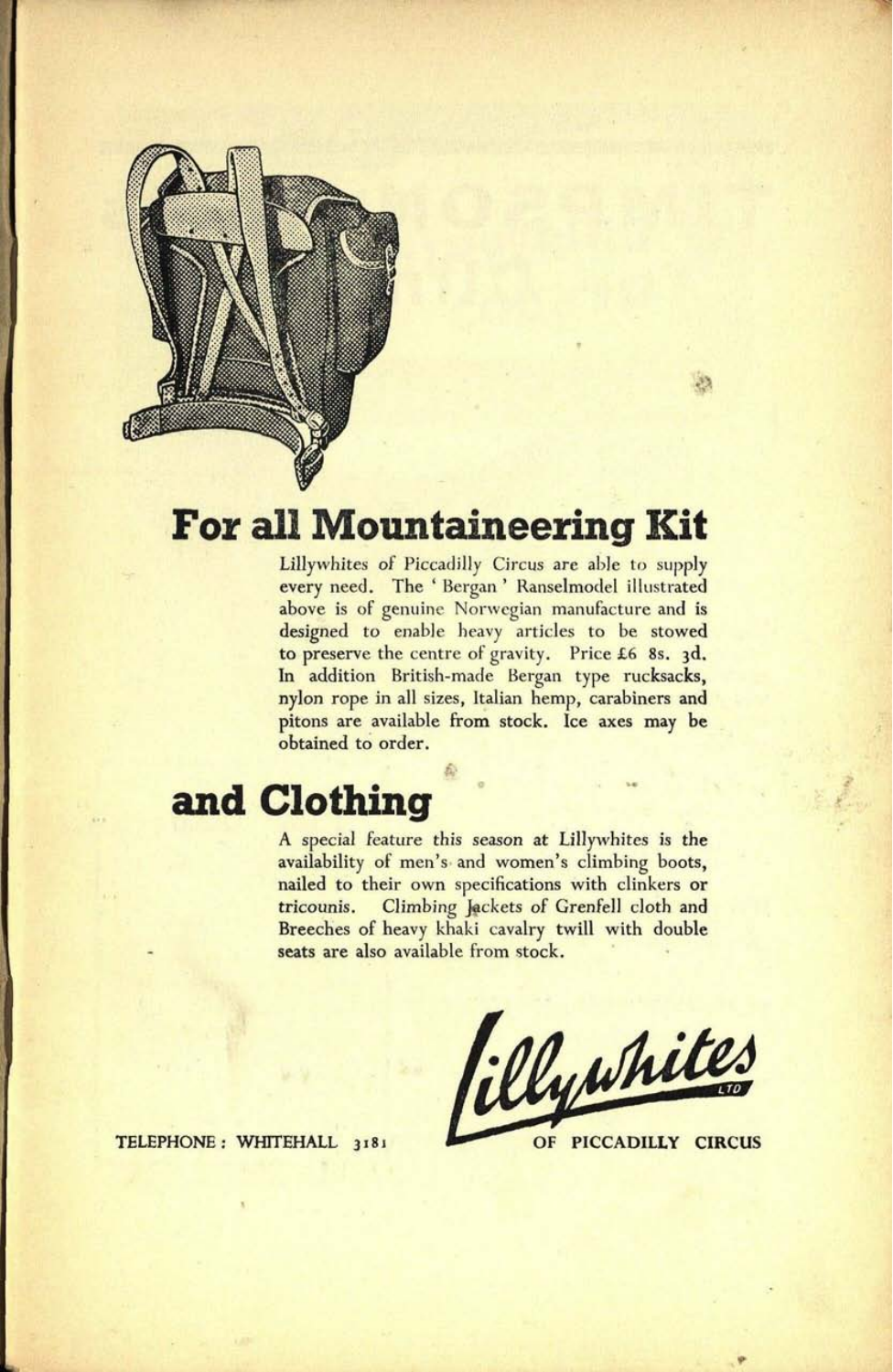# **TIMPSON Boots for Climbers**

The quality and reliability of Timpson climbing boots is well known to all who appreciate footwear of the highest quality. Although still in short supply, a few more pairs will be available and we shall be glad to have your enquiries.

*Post your repairs to the*



91-93 CORPORATION STREET BIRMINGHAM 3

EMPIRIC HOUSE, ST. DUCIE ST. MANCHESTER 3

### **Your Boots** REPAIRED & RE-NAILED

Timpson craftsmen give new life to your climbing boots. Through Sole and Heel, re-nailing, re-welting & new middles.

Prompt Service

広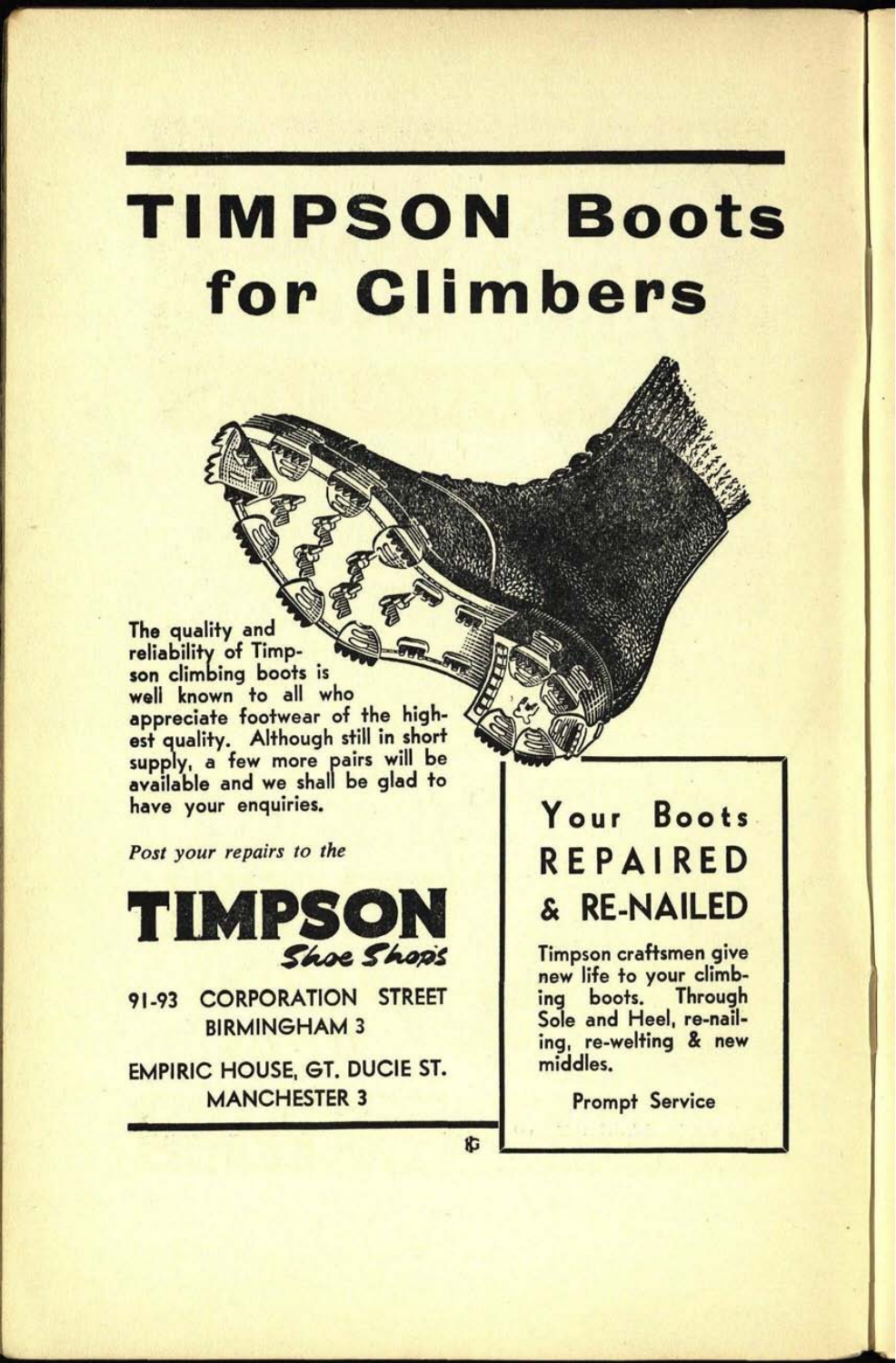## **MADE TO** BRITISH **BRITISH<br>MOUNTAINEERING** COUNCIL

## **SPECIFICATION**

The Kenyon Alpine Rope is made from the finest Italian hemp in strict accordance with the specification recently issued by the British Mountaineering Council. It is supplied in the lengths and weights shown below and is immediately available from stock.

**80ft. 100 ft. 120ft. lengths lengths lengths Half Weight Ropes ...... 26/- 30/- 34/- Three-quarter Weight Ropes ...... 30/- 36/-** 42/- **Full Weight Ropes ...... 38/- , 45/-** 52/-

**KENYON**

**ALPINE** 

**ROPE**

*(These figures include postage)*

**WILLIAM KENYON &SONS LTP CHAPEL FIELD WORKS, DUKIN FIELD, ENC.**

 $Jhe$ 

.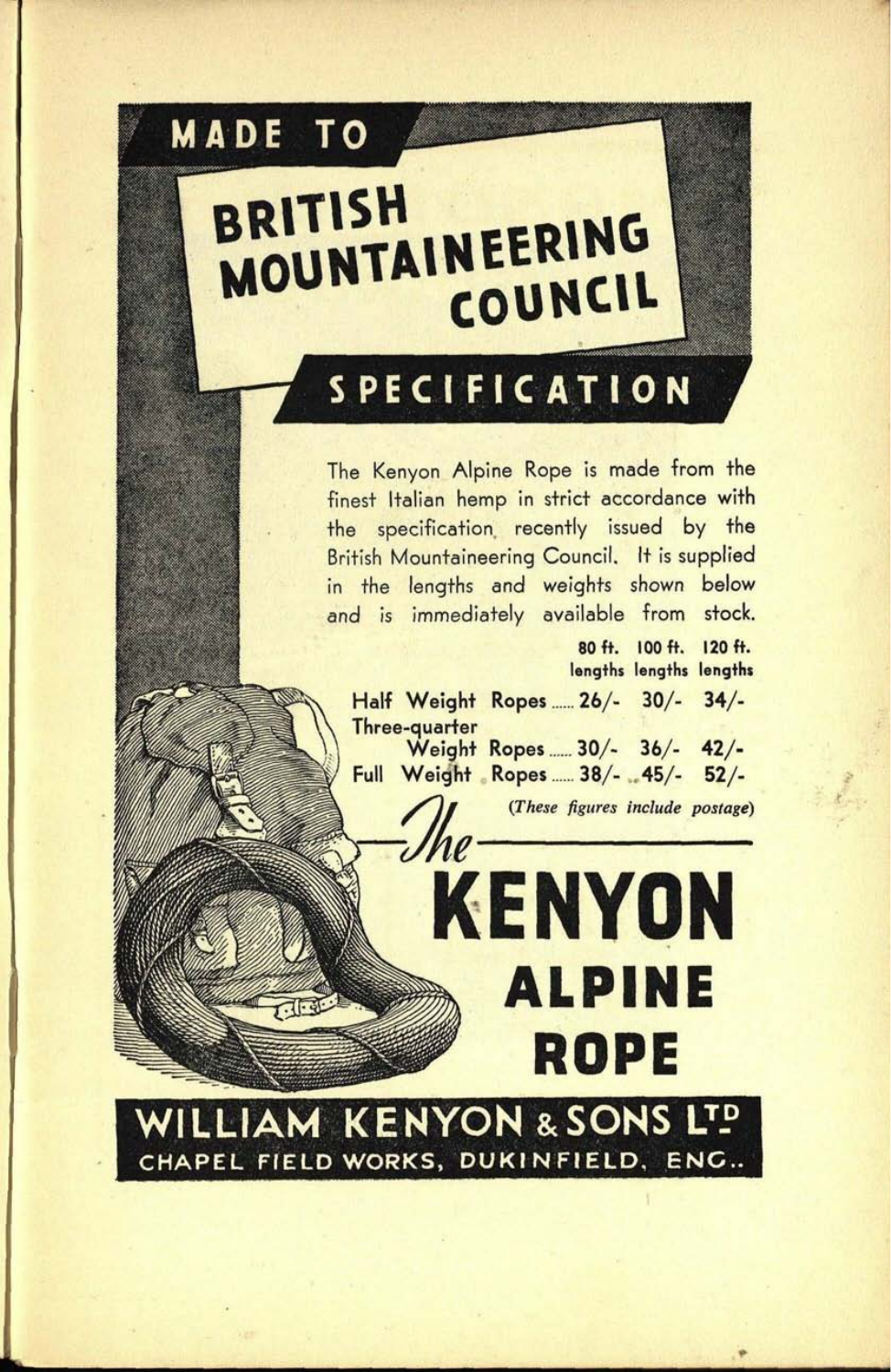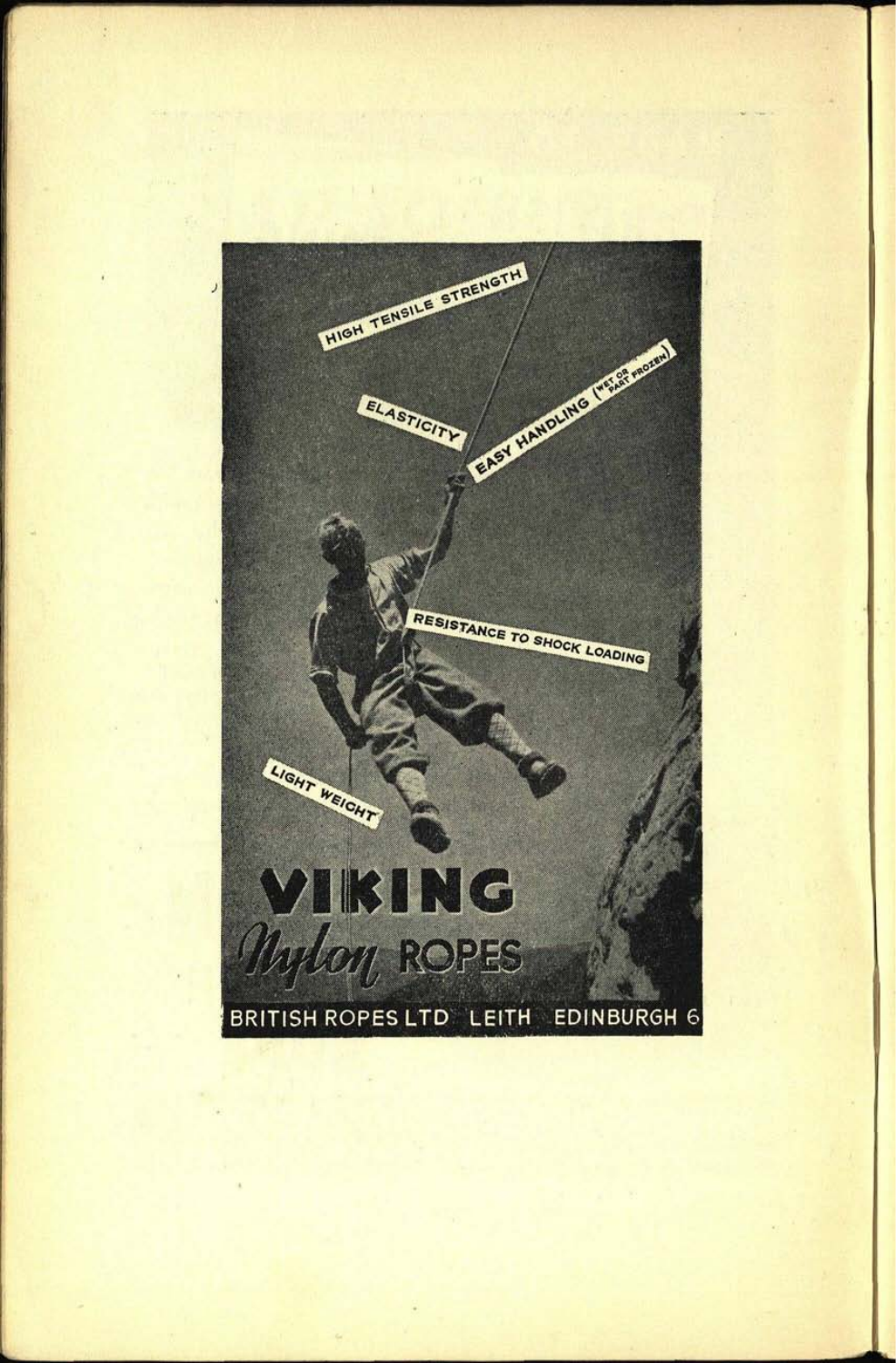#### **TO HIGH MOORLAND COUNTRY AND FINALLY TO GLACIER AND ROCK**

**59. 0146**

*O* I Q z

z>

**ROPIC** 

흼

#### **I ^ i THEY KNOW A GOOD THING WHEN THEY SEE ONE! <sup>m</sup>**

The active and enterprising members of the Mountain Club of East Africa have been quick to appreciate the merits of " B-P " climbing nails. Several have ordered " B-P " s to be sent to them, quickly, by air-and never mind the expense !and then gone on to use them on Mts. Kenya, Baker, Stanley, or Speke.

All climbing equipment is important, but NAILS are the prime link between man and mountain. We make " B-P" Nails up to a standard—not down to a price, but they are still economical in the long run.

o o

**GAVE** 

NAILS

**tn**

I O Z

Do you, too, know a good thing when you see one?

### **I. & M. PEACOCK**

**THE DALE, AINSTABLE, CARLISLE, CUMBERLAND**

**"STOOD UP TO THE HARD WEAR BETTER THAN ANY OTHER TYPE"**

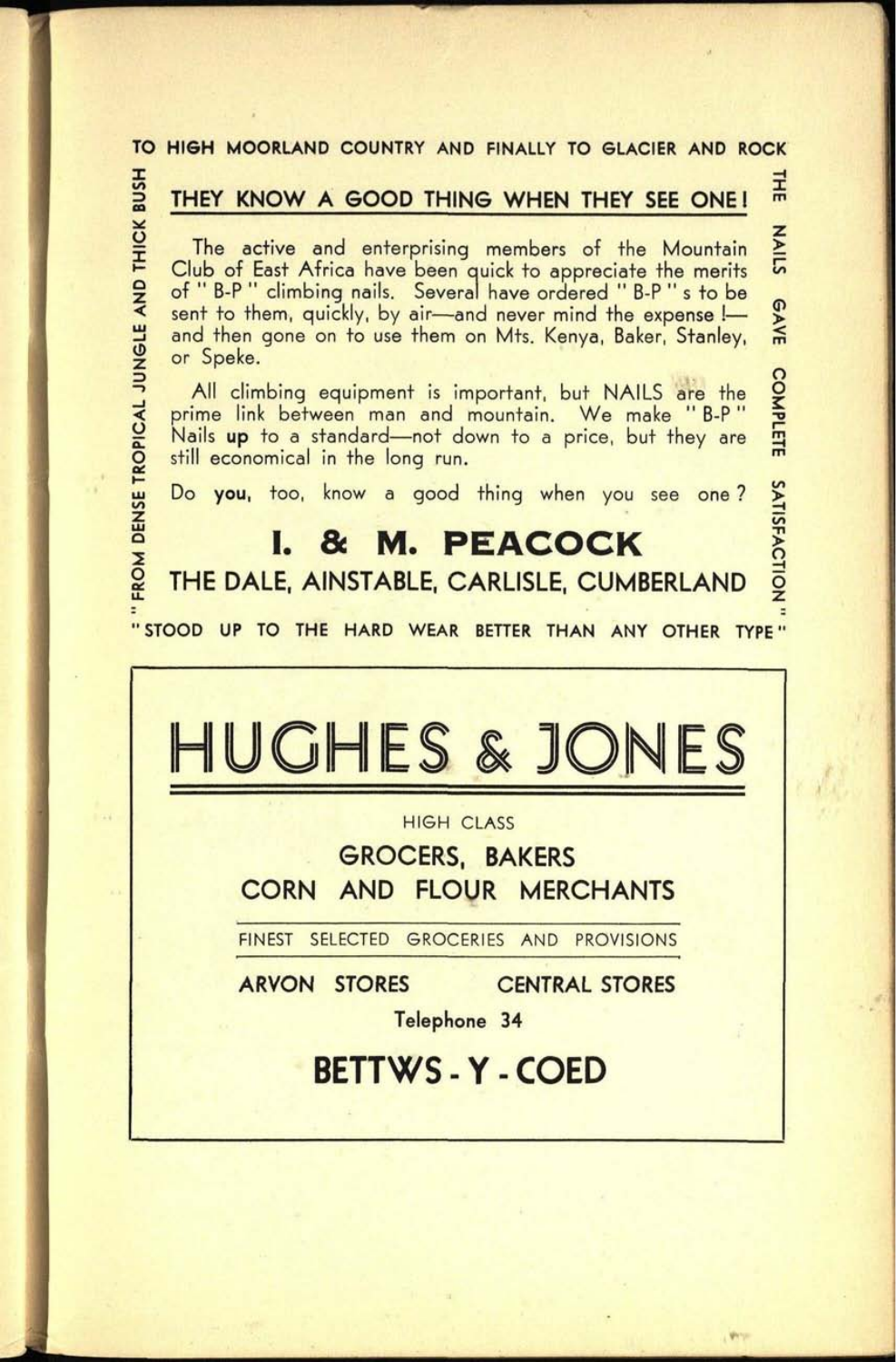## **ROBERT LAWRIE LIMITED**

Alpine and Polar Equipment Specialists

**54 SEYMOUR STREET MARBLE ARCH LONDON, W.I.**

Telegrams: Cablegrams: Telephone: Alpinist, Wesdo, London. Alpinist, London Paddington **5252**

We invite customers to write to, or call at, the above address when we will be glad to deal with enquiries as efficiently as present conditions permit.

BOOTS, SHOES, RUCKSACKS, ROPE, ICE-AXES, JACKETS, SLEEPING BAGS AND ACCESSORY CLIMBING EQUIPMENT AND **CLOTHING** 

**EMERGENCY PRICE LIST NOW AVAILABLE**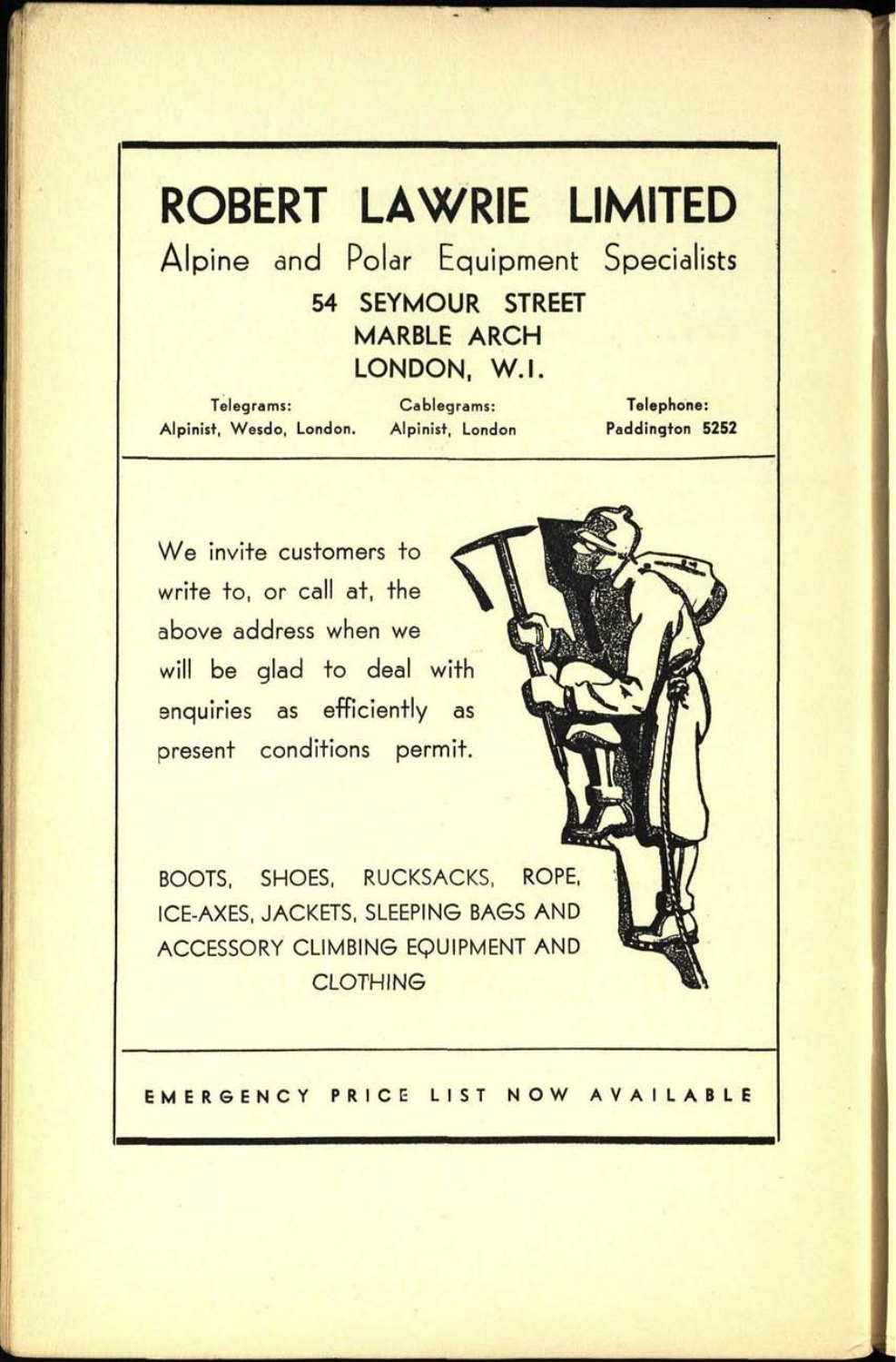| <b>NAILS</b>                                                                                       | "BRIGHAM" CLIMBING PLATES. The<br>acknowledged safety Nail for Soles, easy to |
|----------------------------------------------------------------------------------------------------|-------------------------------------------------------------------------------|
|                                                                                                    | replace; gentle on the Boot; Secure; nothing                                  |
|                                                                                                    | to come loose. Also PEACOCK'S PATENT                                          |
|                                                                                                    | B.P. NAILS, CLINKERS, MUGGERS, HOBS,<br>U.S. NAILS and HEEL RINGS.            |
| <b>BOOTS</b>                                                                                       | "ALPINE CHROME" BOOTS, "FELL-                                                 |
|                                                                                                    | MOOR " BOOTS; and now LADIES' CLIMB-                                          |
|                                                                                                    | ING BOOTS.                                                                    |
| <b>CLOTHING</b>                                                                                    | SKI SMOCKS, CANVAS CLIMBING COATS,                                            |
|                                                                                                    | DOUBLE TEXTURE "VENTILE" COATS,                                               |
|                                                                                                    | CORD SHORTS, CORD CLIMBING<br>BREECHES, OILSKIN COATS, TROUSERS,              |
|                                                                                                    | CAPES AND SOUWESTERS, SKI CAPS.                                               |
| KNIT GOODS<br>ETC.                                                                                 | <b>HAND-KNITTED STOCKINGS, OVERSOCKS,</b><br>ANKLE SOCKS; BERETS, BALAKLAVAS, |
|                                                                                                    | PULLOVERS, SCARVES, HARRIS TWEEDS,                                            |
|                                                                                                    | KILTS.                                                                        |
| <b>SHOES</b>                                                                                       | For RUNNING, CROSS-COUNTRY, RACE                                              |
|                                                                                                    | WALKING, CYCLING, ROPE SOLED,<br><b>GHARRIES, ETC.</b>                        |
| <b>BOOTS</b>                                                                                       |                                                                               |
|                                                                                                    | For SKATING, FOOTBALL, RUGBY,<br>LACROSSE, HOCKEY, BASEBALL, BOXING,          |
| <b>WRESTLING, ETC.</b>                                                                             |                                                                               |
| Large Stocks of Frame and Frameless RUCKSACKS, SLEEPING                                            |                                                                               |
| BAĞS, COMPASSES, MAPS & GUIDE BOOKS, GOGGLES,<br>SHEEPSKIN GLOVES & MITTS, RUCKSACK FRAMES &       |                                                                               |
| SPARES, ICE AXES & COVERS, SKI, CARRADICE GOODS,<br>HEMP AND NYLON ROPES AND LINES, KARABINER SNAP |                                                                               |
|                                                                                                    | HOOKS, SUPER HEMP SLINGS, ETC., ETC.                                          |
|                                                                                                    |                                                                               |
|                                                                                                    |                                                                               |
|                                                                                                    |                                                                               |
| F. E. BRIGHAM                                                                                      |                                                                               |
| (Ex Records Holder)                                                                                |                                                                               |
| 187-191 CONRAN STREET                                                                              |                                                                               |
| <b>MANCHESTER 9</b>                                                                                |                                                                               |
| <b>S.A.E. FOR LISTS</b>                                                                            |                                                                               |
|                                                                                                    |                                                                               |
|                                                                                                    |                                                                               |

T**61. 0148**